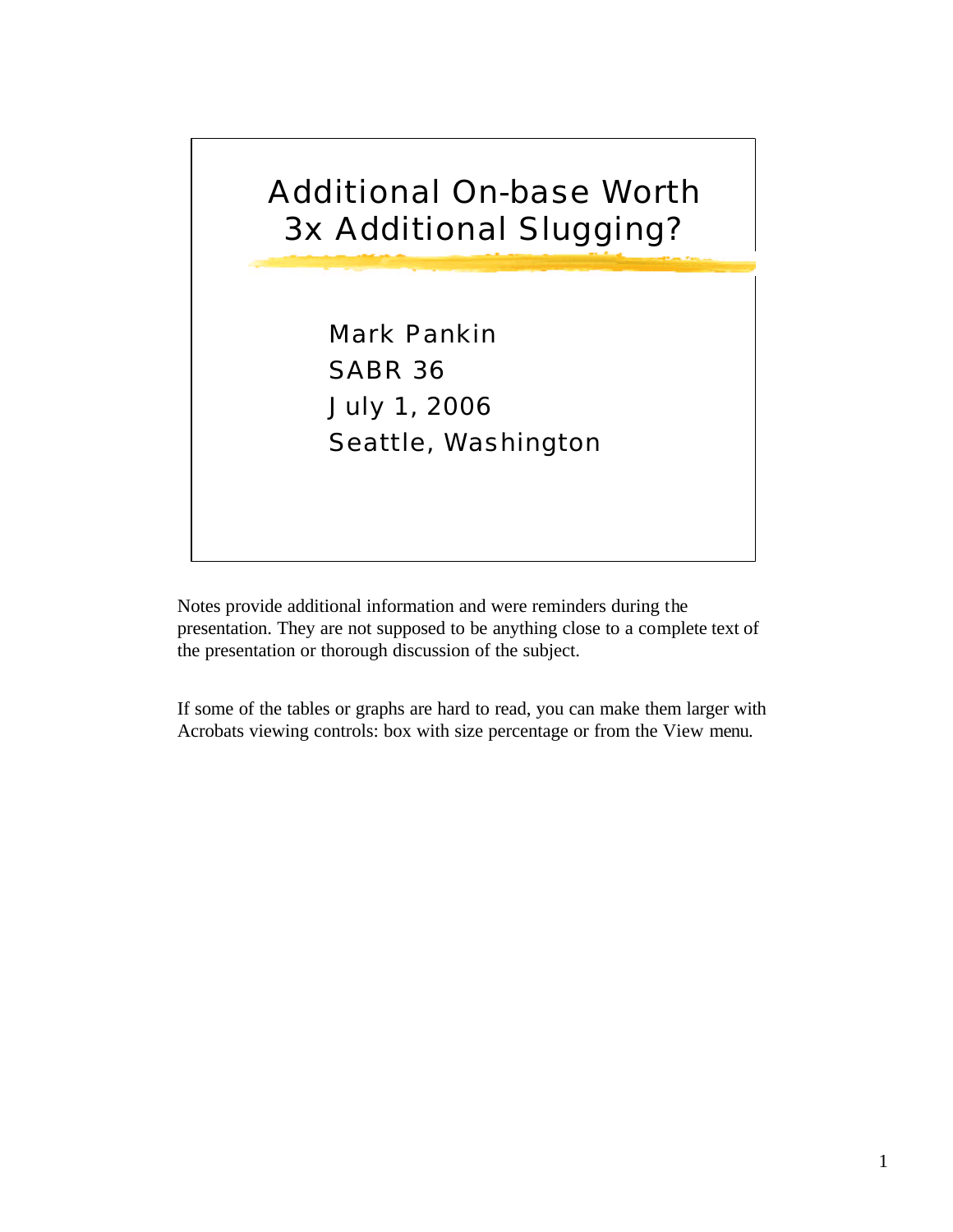

Research inspired by comments on page 128 of the book. It says DePodesta tinkered with Runs Created formula to come up with the most accurate runs estimator he knew, and it led to a 3:1 ratio.

His analysis assumes (I think) all batters are the same. In a real lineup, the relationship may well vary by lineup position and the preceding or following batters.

Alan Schwarz, author of *The Numbers Game,* told me at SABR 34 that 3:1 was economic; got three times the bang per buck trying to increase OBP vs. increasing SLG.

Note: I have not tried to get in touch with DePodesta or author Michael Lewis.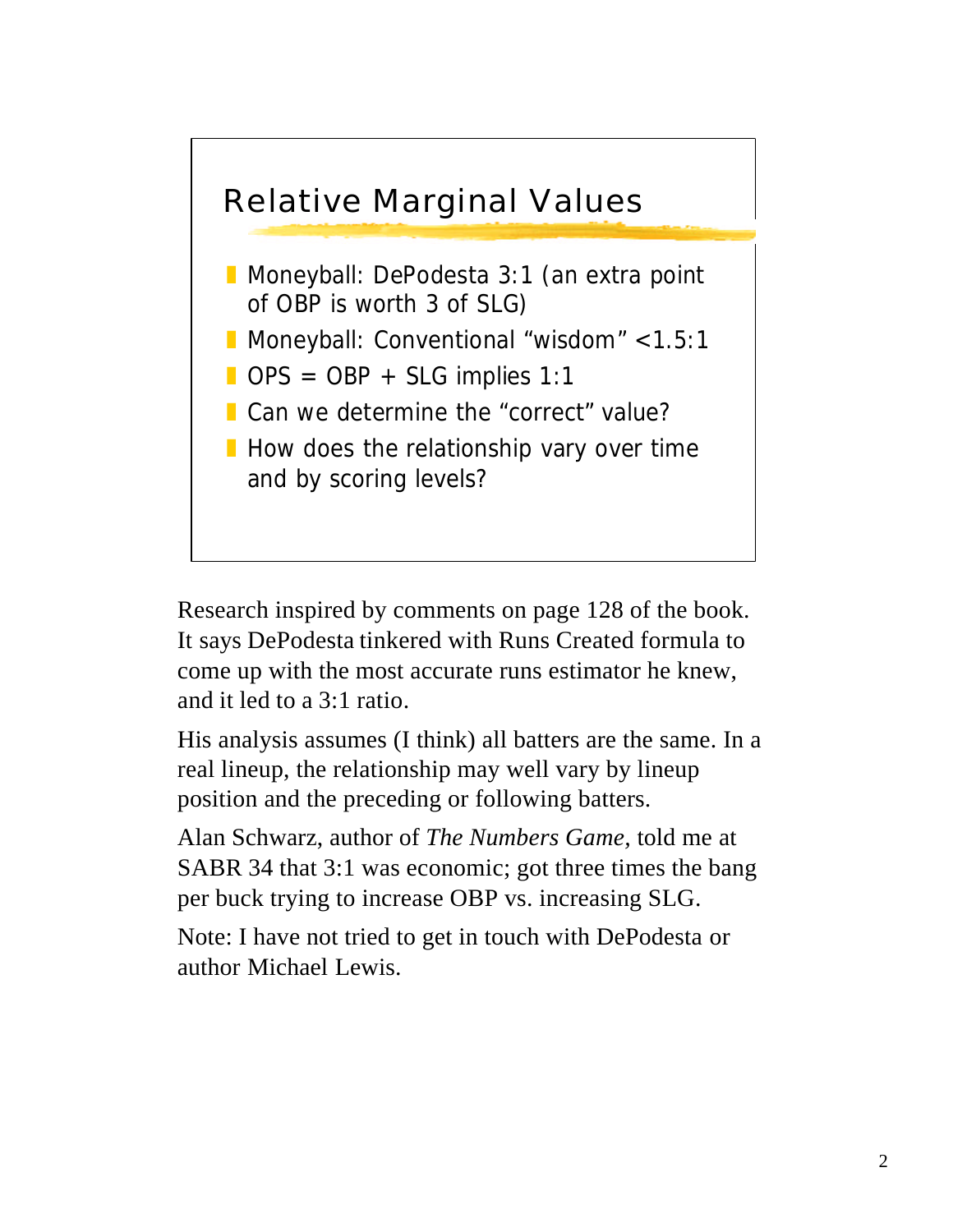

While not likely realistic when comparing two players or teams, it is possible to vary OBP without affecting SLG by varying the number of walks and to vary SLG without affecting OBP by changing the distribution of hits while leaving the number of hits the same. That is change some singles to extra base hits (in proportion to the actual distribution of extra base hits) or vice-versa.

Will change OBP and SLG by  $+/- 10$ , 20 points and compare the change in expected runs to obtain ratios.

Note: information used is mostly from www.retrosheet.org (disclosure: I am the webmaster). Many thanks to Dave Smith for providing convenient data files based on Retrosheet site.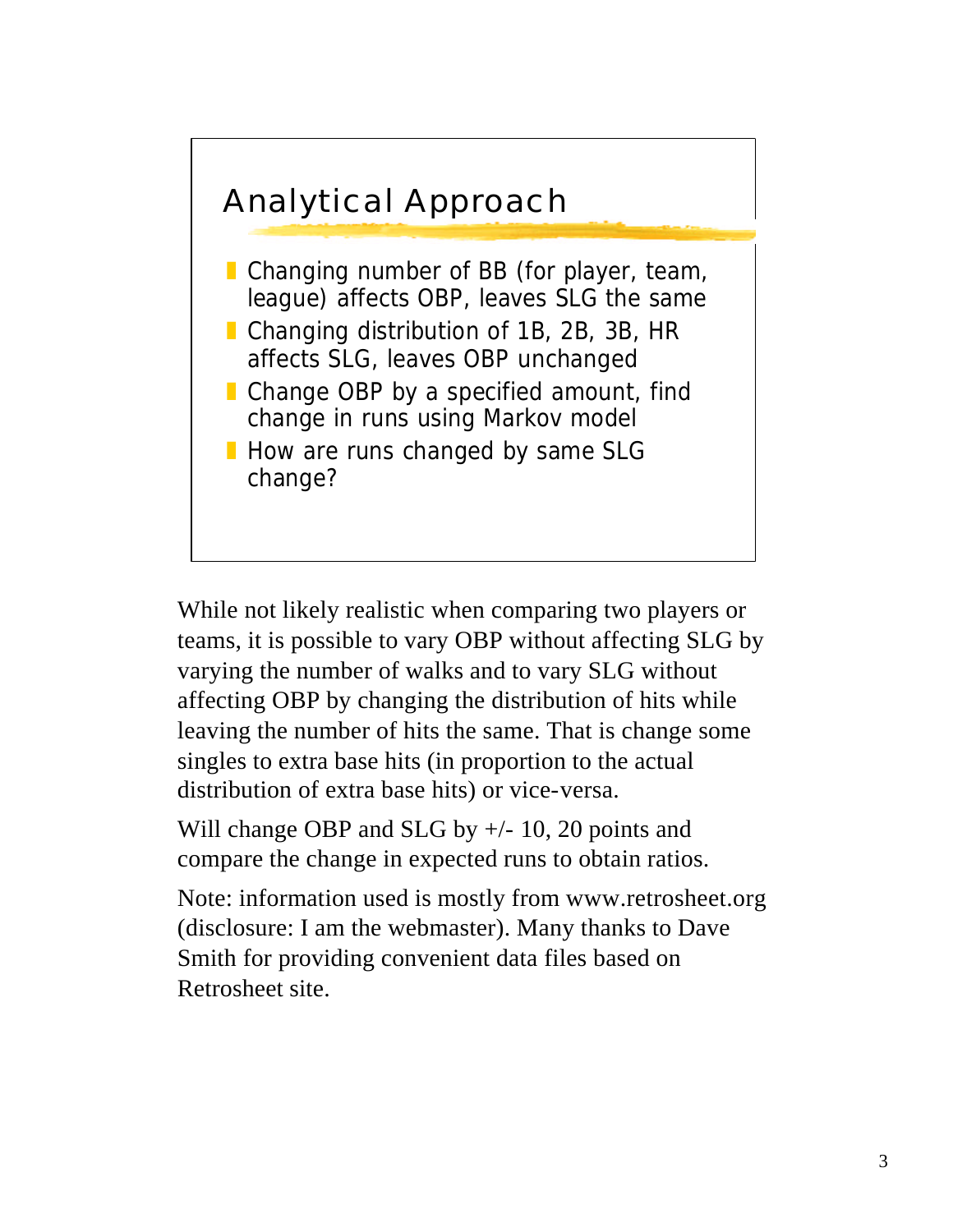

I have used the Markov model extensively for baseball strategy analysis, batting order optimization, and have given several talks on the subject at SABR meetings. It is well suited to study the OBP vs. SLG question because one of its strengths is determining the change in expected scoring when its inputs are varied.

The model version used incorporates ML averages (84-92) for several events on the bases and some other events. None of that is going to have much of an effect on the OBP vs. SLG analysis with the possible exception of early years when errors were much more frequent.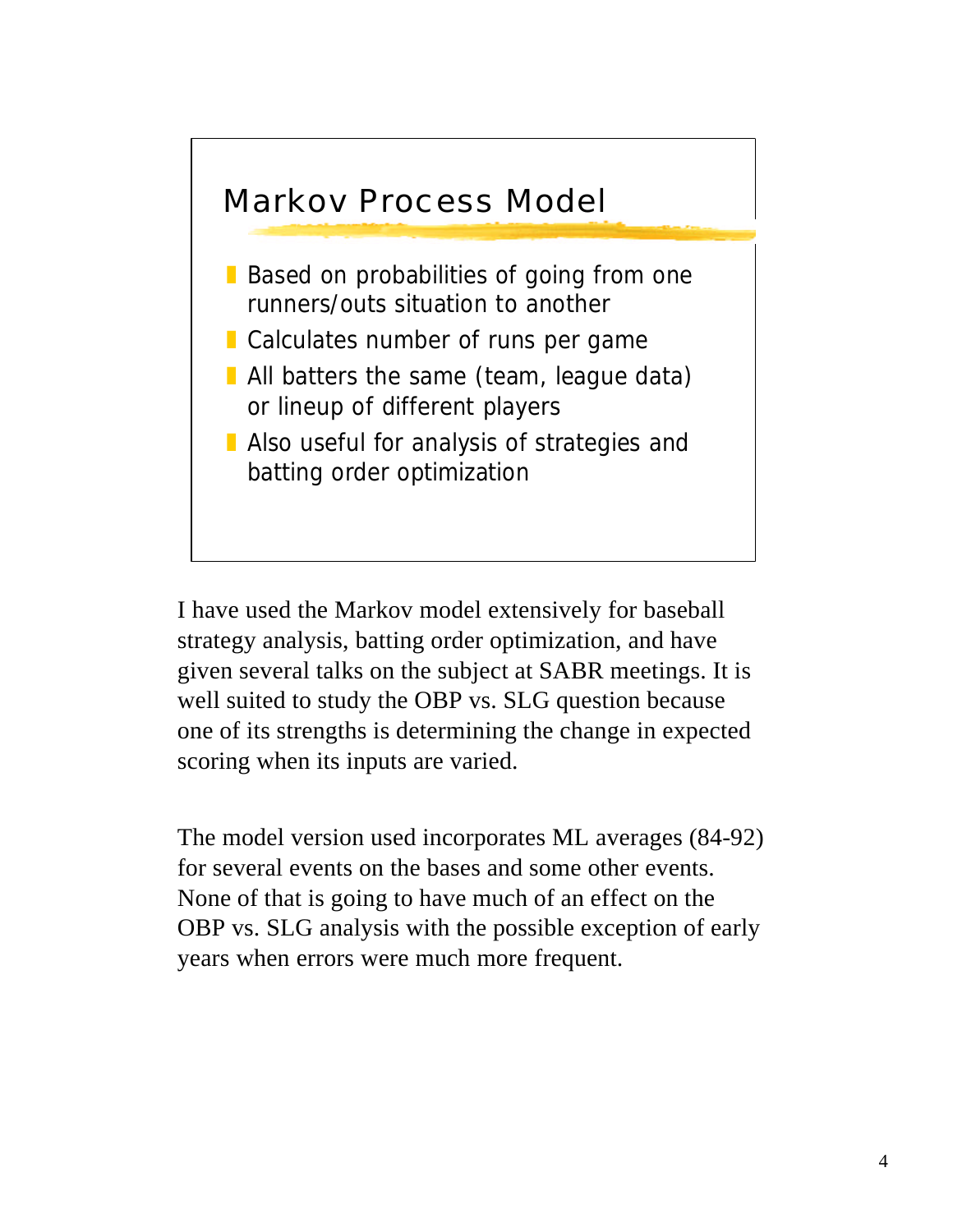

Others (and myself to a lesser extent) have analyzed the OBP/SLG question using Linear Weights and Runs Created to evaluate the marginal effects on scoring. Those models generally lead to smaller variations than the Markov model. The main reason, I think, is because in a sense RC, LW "hard wire" scoring to the input stats because they are developed with scoring as the "dependent variable", so they are in effect assuming the relationships hold over all scoring environments. One way around this is to re-fit those models for different scoring eras, but I have not seen that done. Regression analysis would also have the same difficulties.

Markov, in contrast, builds up the scoring a play at a time, so the effects of the types of events occurs in the context of all the model inputs. Matrix math evaluates all possible events in compact calculations.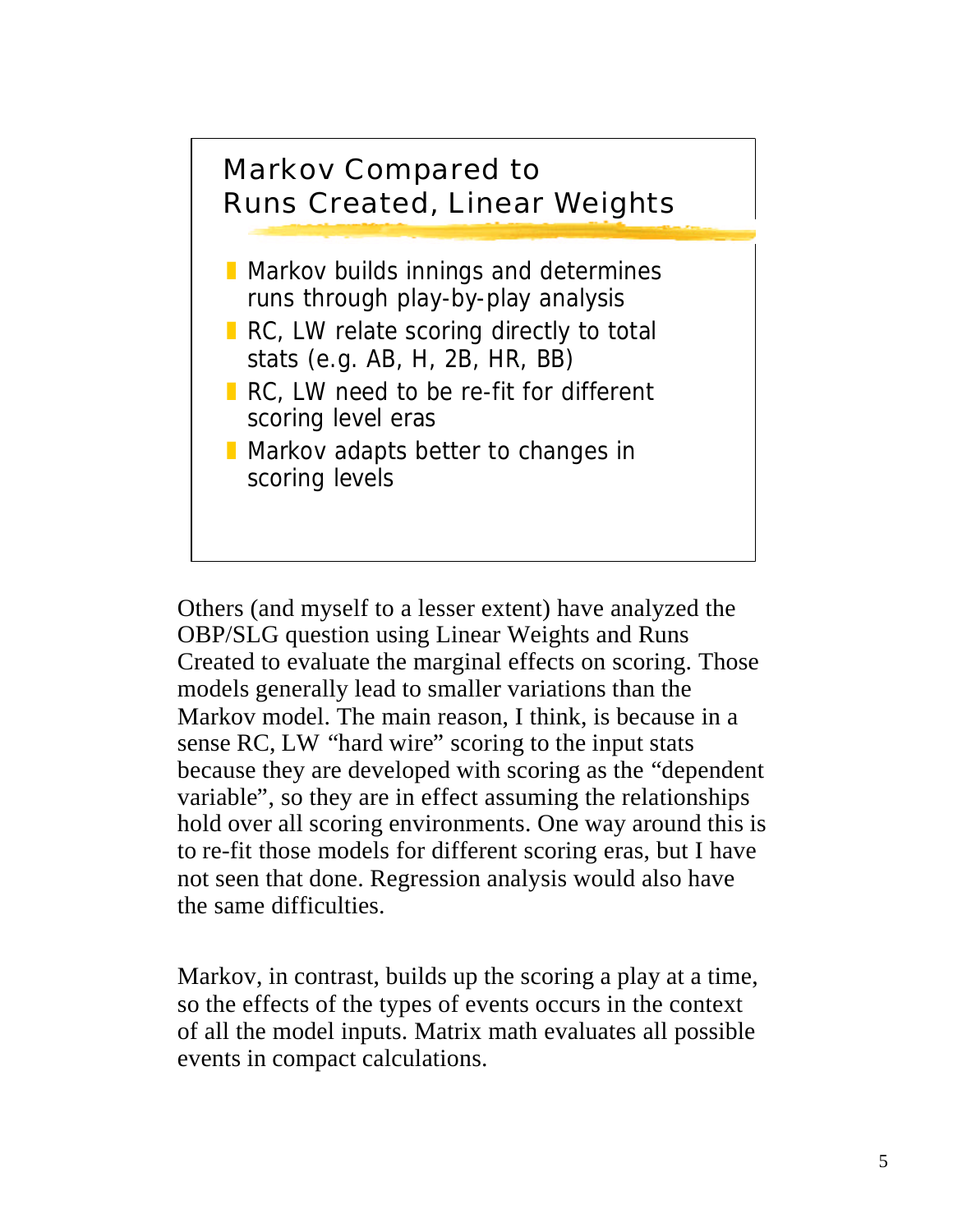

OBP does not include SF (not available for many seasons), so may be larger than published value

Model vs. actual error  $(+6.6%)$  is unusually large, the worst since 1908. Most years are within 4%. Model has been running high recently. Since model does not contain everything and assumes all batters are the same (in this analysis), differences from actual scoring are to be expected.

Key point: Even if model is off, the differences between the cases should be consistent and accurate (roughly same amount error that cancels), so the ratio analysis is valid. Make this point when discussing first line in box.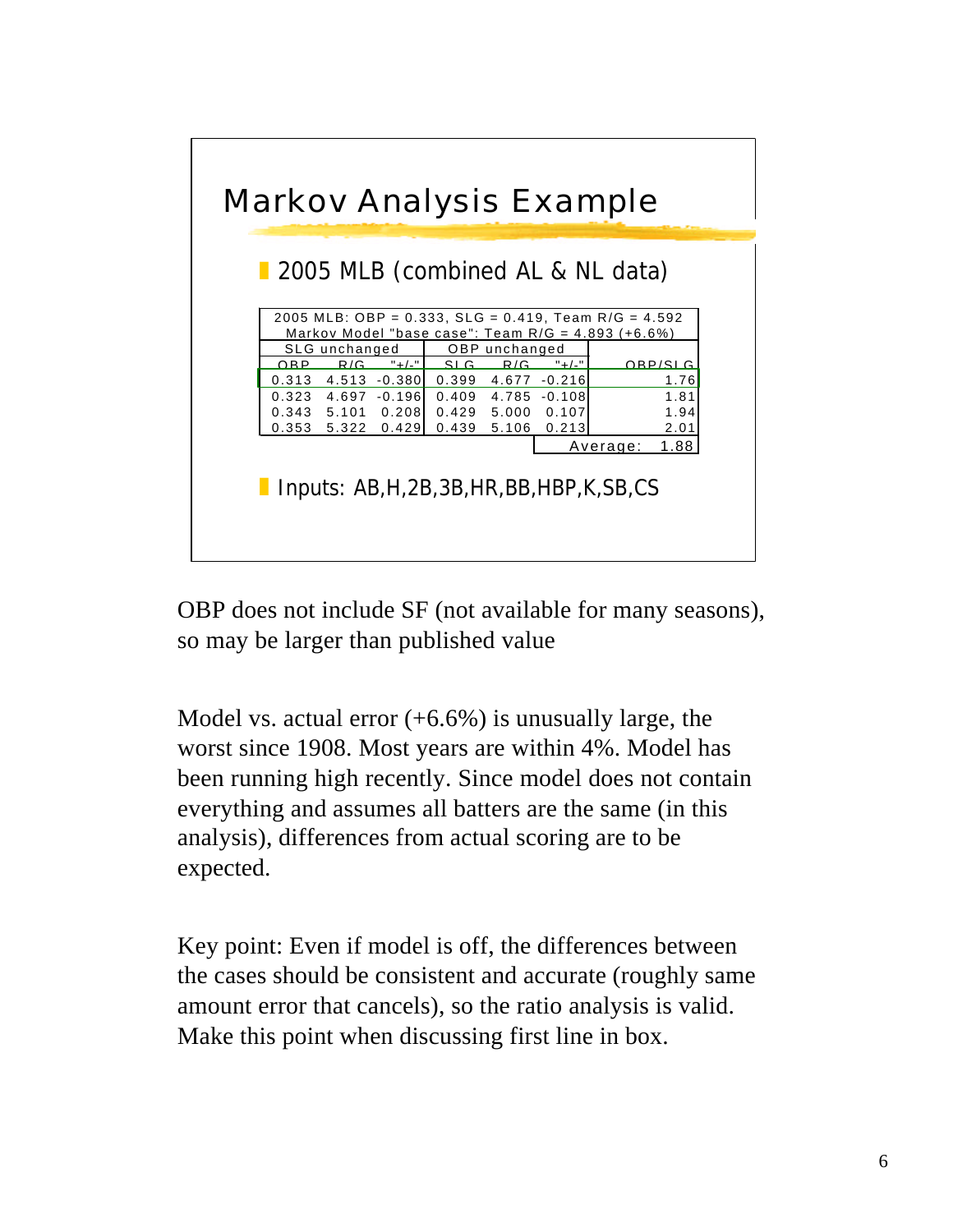

K estimates based on 1913, 1916, 1917 (avoid Federal League although likely not much different) K/AB

Have CS for some teams and used average CS/SB for teams with data in 1914-16, which had a lot of teams with CS data, for the dead ball era. Used 1923-25 CS/SB as representative of 1926-50.

Differences between model and actuals are "normal" for 1909 on, so ratios should be valid except possibly for the first decade of "modern" play.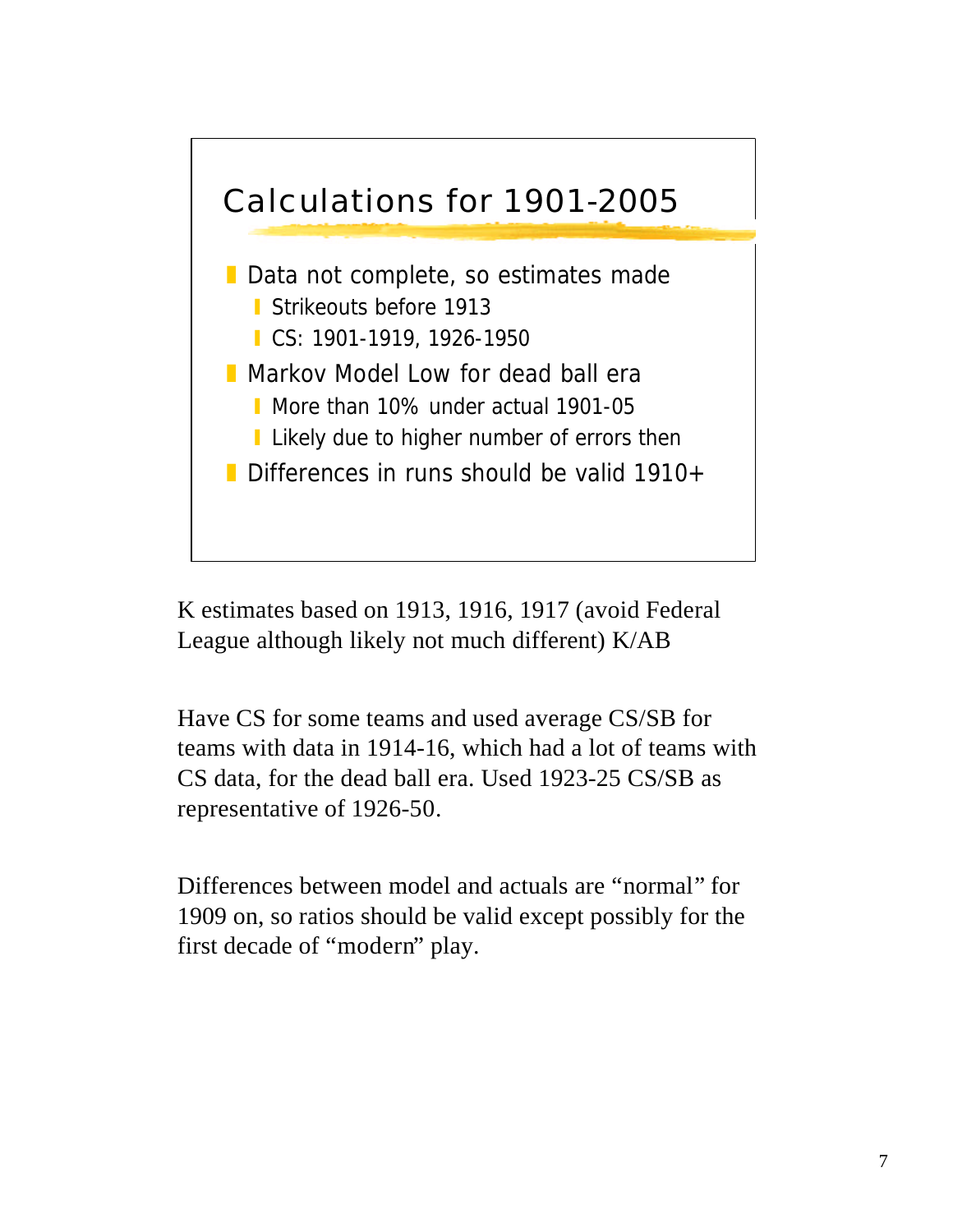

Graph shows the marginal ratios for each year in the bottom line (left scale). Due to scale, variation may not look that large, but low of about 1.5 to high over 2 is about a 33% change.

Top three lines provide batting, scoring context. Red line is slugging average (right scale), green line is OBP (right scale), and black line is the average runs per game per team.

R/G varies from about 3.5 to 5.5. High scoring eras around the 1930 peak and recently. OBP does not fluctuate that much. SLG was quite low in dead ball era (not a surprise) and is now consistently over 0.400. Was also high in the 1920s and 1930s, with a peak in 1930.

Will look at ratio sorted by R/G next to see the relationship.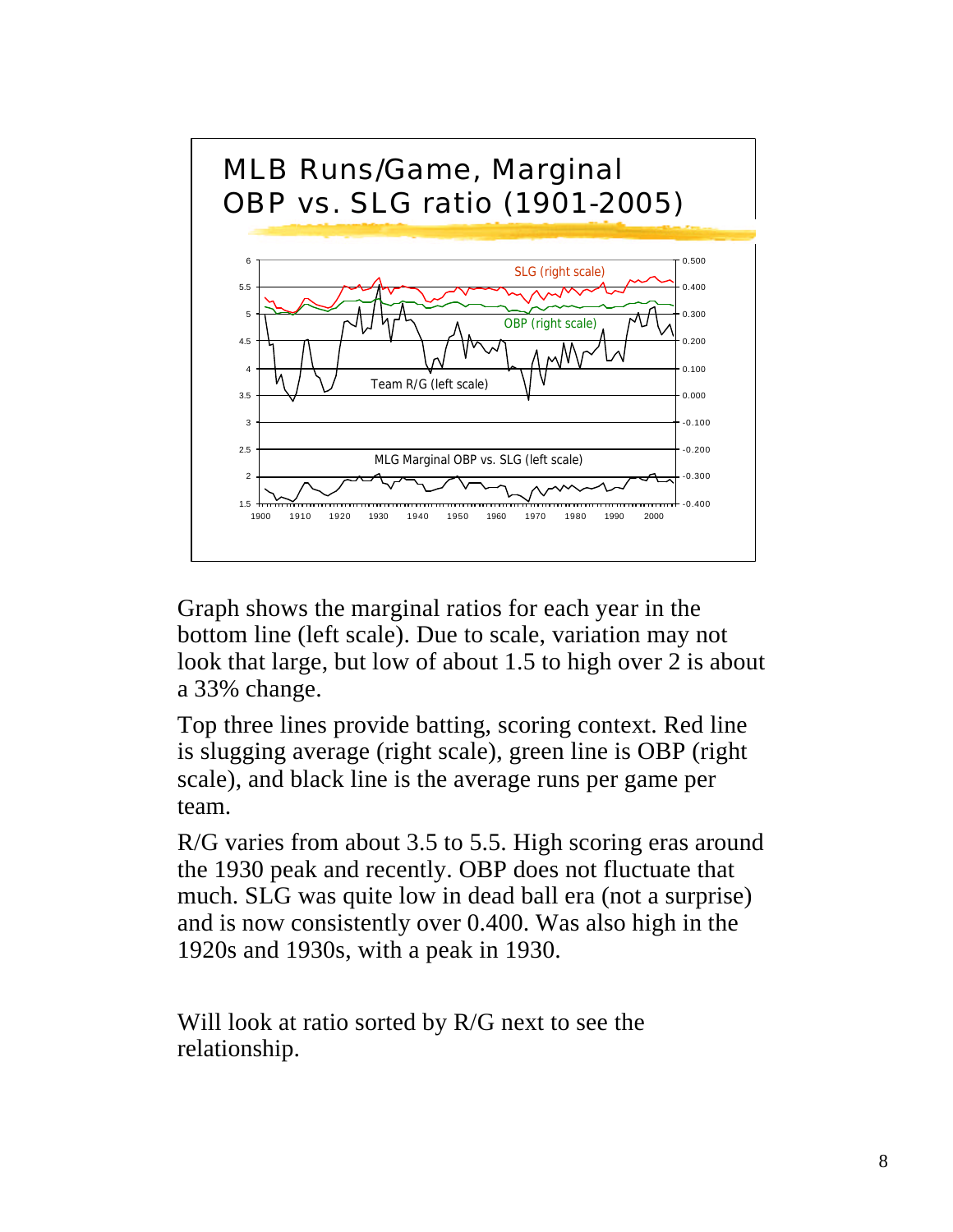

Some seasons have been highlighted and/or labeled. In the lower left, 1968 is the red diamond. It was the "year of the pitcher" and the mound was lowered after it. It was similar to 1908. The next red point is 1972, the last year before the DH was introduced (boo!) in the AL. At the upper right, 1930 stands out, the highest scoring season by far. 1999 and 2000 are also highlighted as two recent high scoring seasons.

Clear that the OBP/SLG ratio goes up as scoring does. This makes intuitive sense. When runs are hard to get, being able to drive in runners (SLG) gains in relative importance. When scoring is high, it is easier to bring in runners on the bases, so there is a larger gain from getting on (OBP).

1901-1903 are "outliers", likely due to higher frequency of errors then. Even with those points, correlation coefficient for the 105 years is 0.92, which is quite high and indicates a strong positive relationship between scoring levels and OBP/SLG.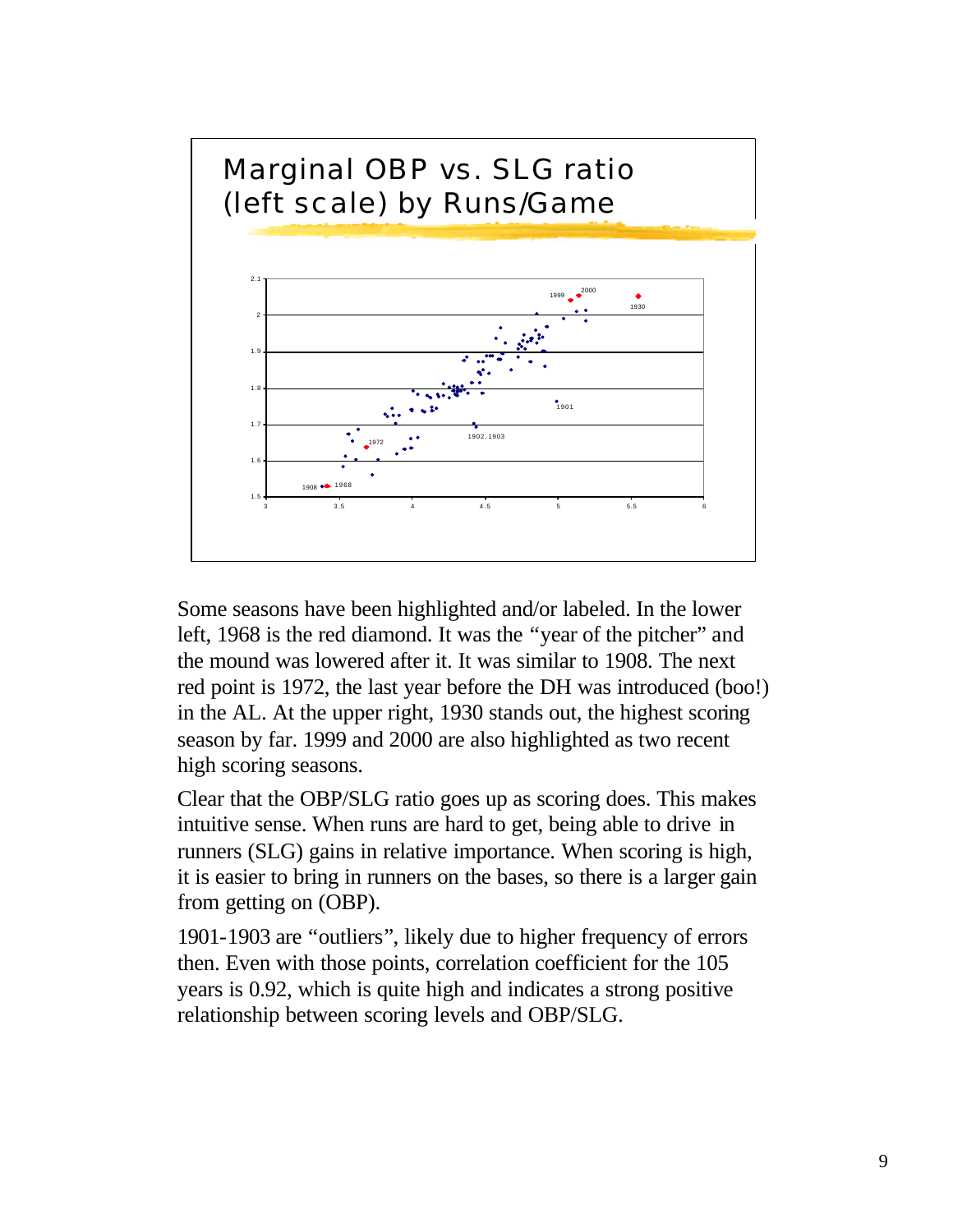

Nothing close to 3:1 on the MLB level. What about for highest and lowest scoring teams. Will start with lowest scoring. Only title shown when next slide appears. Ask audience to name lowest scoring non-dead ball team. I expect that they will fairly quickly.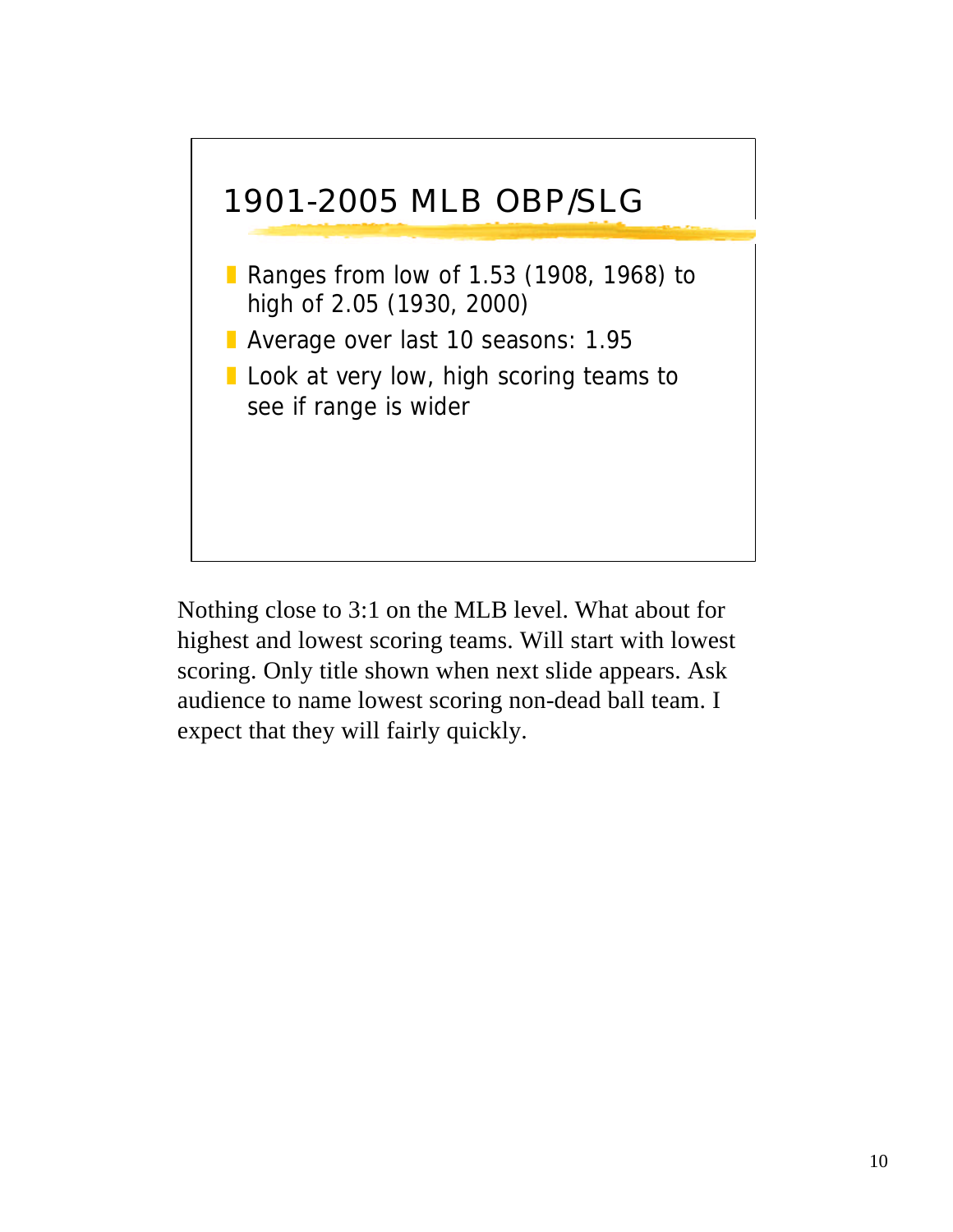

First line will display on first click or down arrow. White Sox scored 463 in 162 games. '63 Colt 45's scored one more, which rounds the same to two places.

Consistent with the MLB results, these teams have even lower marginal OBP/SLG ratios.

Now go to the highest scoring teams. Same steps: only title shows and ask audience to name some.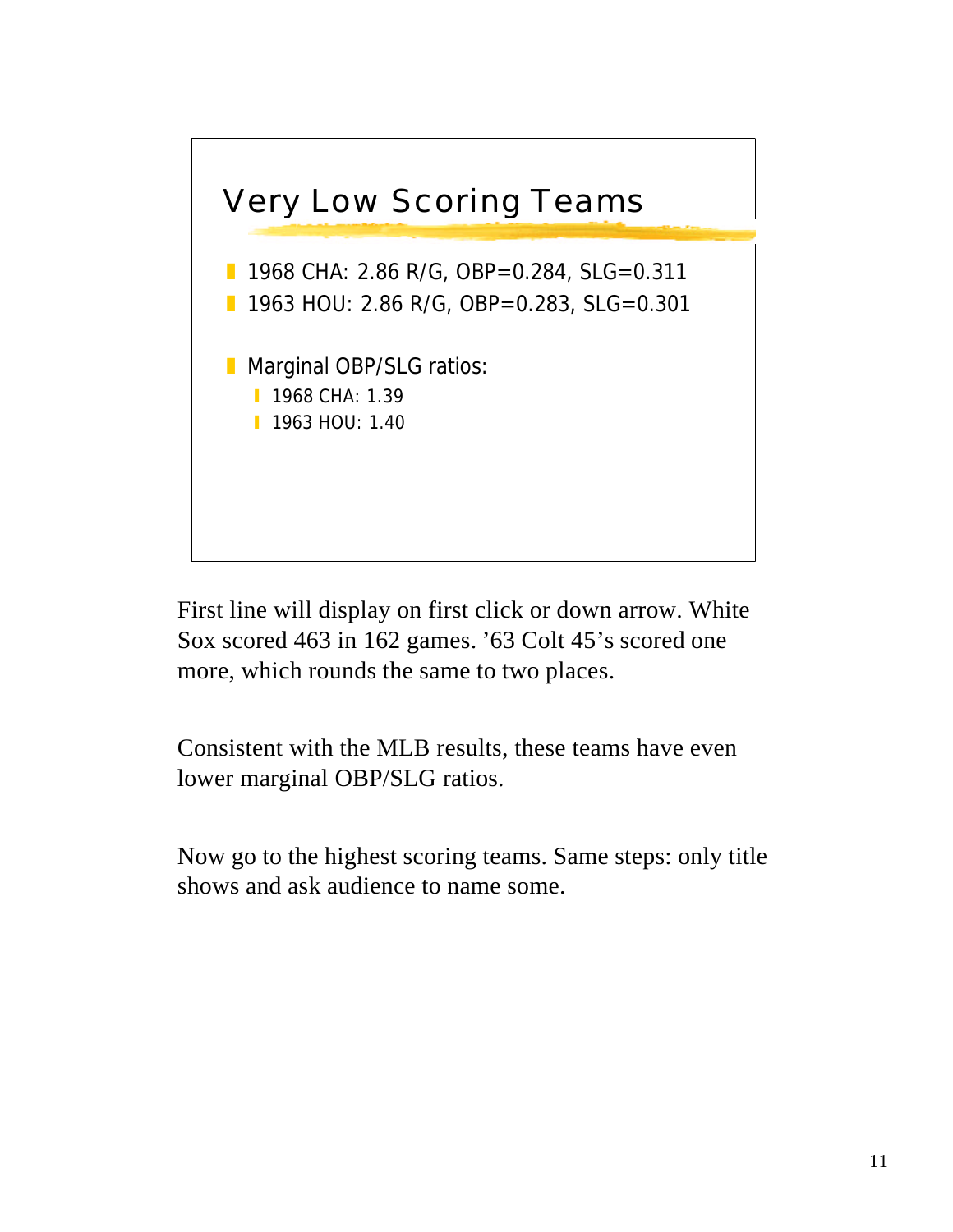

Before for first key press, ask for highest scoring season.

(Tom Ruane, according to Dave Smith, pointed out that the real answer is opponents of the 1930 Phillies: 1199 runs allowed in 156 games.)

1930 Yankees are highest R/G (1062/154). Next two Yankee teams scored more (1067 in 1931, 1065 in 1936), but played one more game. 1936 in () since won't show ratio for them.

Good chance 1950 Red Sox will be mentioned. They had 1027 for a 154 game season, which is the next best after the three Yankee teams.

Ratios are higher as expected, but still well below 3:1.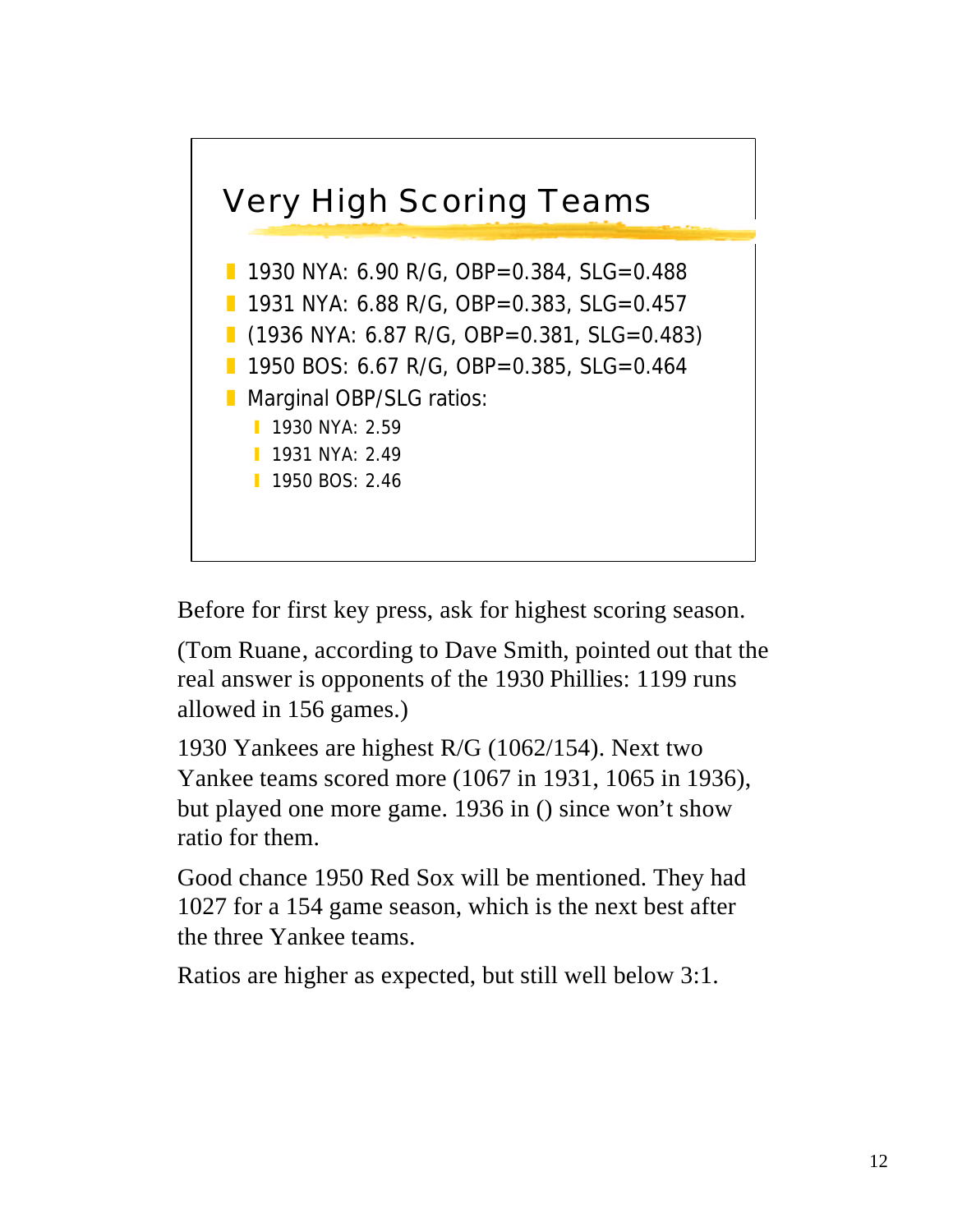

I am skeptical that a more accurate version of RC could yield a 3:1 ratio since versions I have seen are very good and nowhere close to 3:1 for any team or league I have seen analyzed.

1927 Yankees scored 975 runs in 155 games, which was by far and away a new team record. More interestingly, they are the only team to have two hitters with SLG over 0.750.

Only other team I have looked at is 2001 Oakland (because of *Moneyball*). I had planned to look at more teams and present them in a poster session, but the scheduling did not permit that. Maybe next year.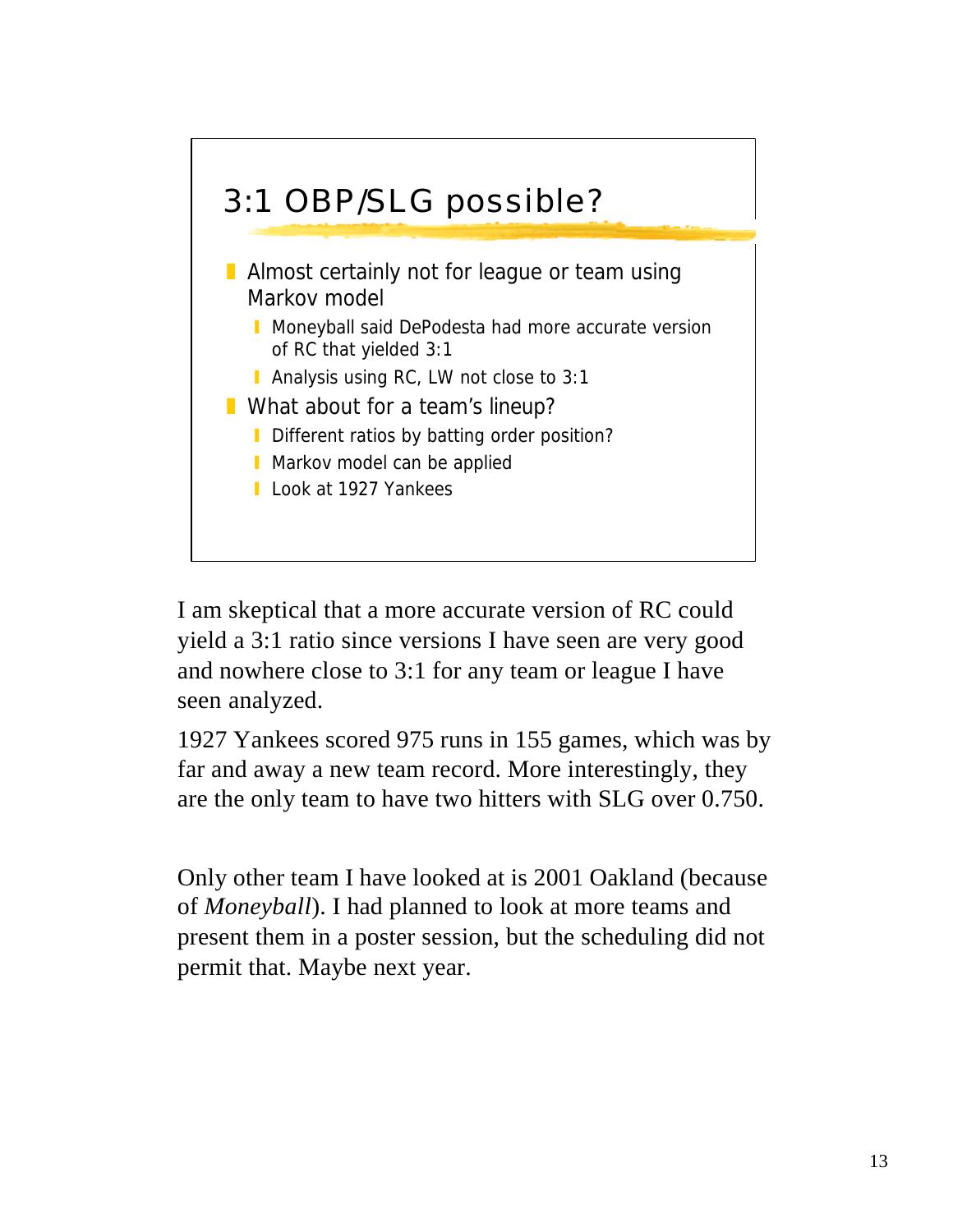|                 | added runs/154 games |                       |       |       |                         |         |
|-----------------|----------------------|-----------------------|-------|-------|-------------------------|---------|
| Player          | AVG                  | OBP.                  |       |       | SLG OBP + 020 SLG + 020 | OBP/SLG |
| Combs           | 0.356                | 0.414                 | 0.511 | 10.15 | 4.51                    | 2.25    |
| Koenig          | 0.285                | 0.320 0.382           |       | 13.17 | 3.45                    | 3.82    |
| Ruth            |                      | $0.356$ $0.486$ 0.772 |       | 9.09  | 2.81                    | 3.23    |
| Gehrig          |                      | $0.373$ $0.474$ 0.765 |       | 7.83  | 3.88                    | 2.02    |
| Meusel          |                      | 0.337 0.393 0.510     |       | 9.05  | 4.75                    | 1.90    |
| Lazzeri         | 0.309                | 0.383 0.482           |       | 7.92  | 4.40                    | 1.80    |
| Dugan           | 0.269                | 0.321                 | 0.362 | 9.16  | 4.23                    | 2.16    |
| Collins         | 0.275                | 0.407 0.418           |       | 7.12  | 3.07                    | 2.32    |
| <b>Pitchers</b> | 0.215                | 0.288 0.260           |       | 8.35  | 3.33                    | 2.51    |

Lineup shown is most common for the team that year.

Only change used in analysis is increase of 20 points. That is due to the complexity of handling individual players. Also, decreases might not be possible if a player does not have enough BB, and would be more complex to figure if he does not have enough (or any!) triples or HR. Based on team data and 2005 MLB example shown earlier, these ratios may be a little higher than "true" values.

First box shows added R/154 G for Combs when is OBP is increased by 20 points (and his SLG other players unchanged) and when SLG is up by 20. Ratio of the two is 2.25. Second box highlights all the ratios. Green box highlights the two (well above 3). Ruth may be a bit surprising, but he is followed by a great hitter and two very good ones. Lowest ratio for Lazzerisince he his followed by the weakest hitters.

Note how well their pitchers hit although they were pretty poor in comparison with the rest of the team.

I did not try to improve the batting order. It looks like switching Lazerri and Koenig would help. I think Collins's OBP is inflated by IBB (no data) in front of pitchers.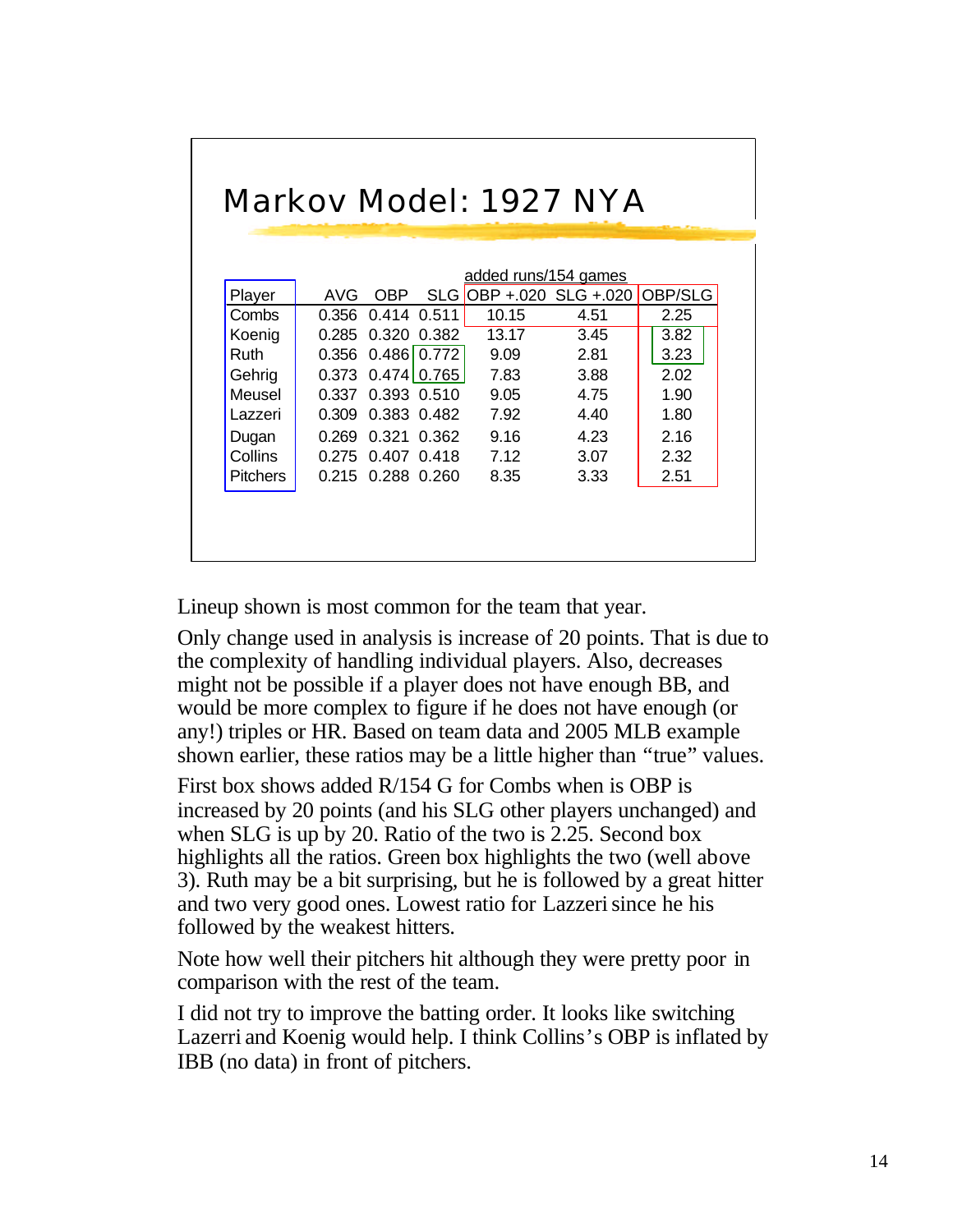

Given high scoring team, it probably would take more than 10 runs in a season to add a win. Combs improving by 20 OBP points might not do it, but it looks like Koenig would.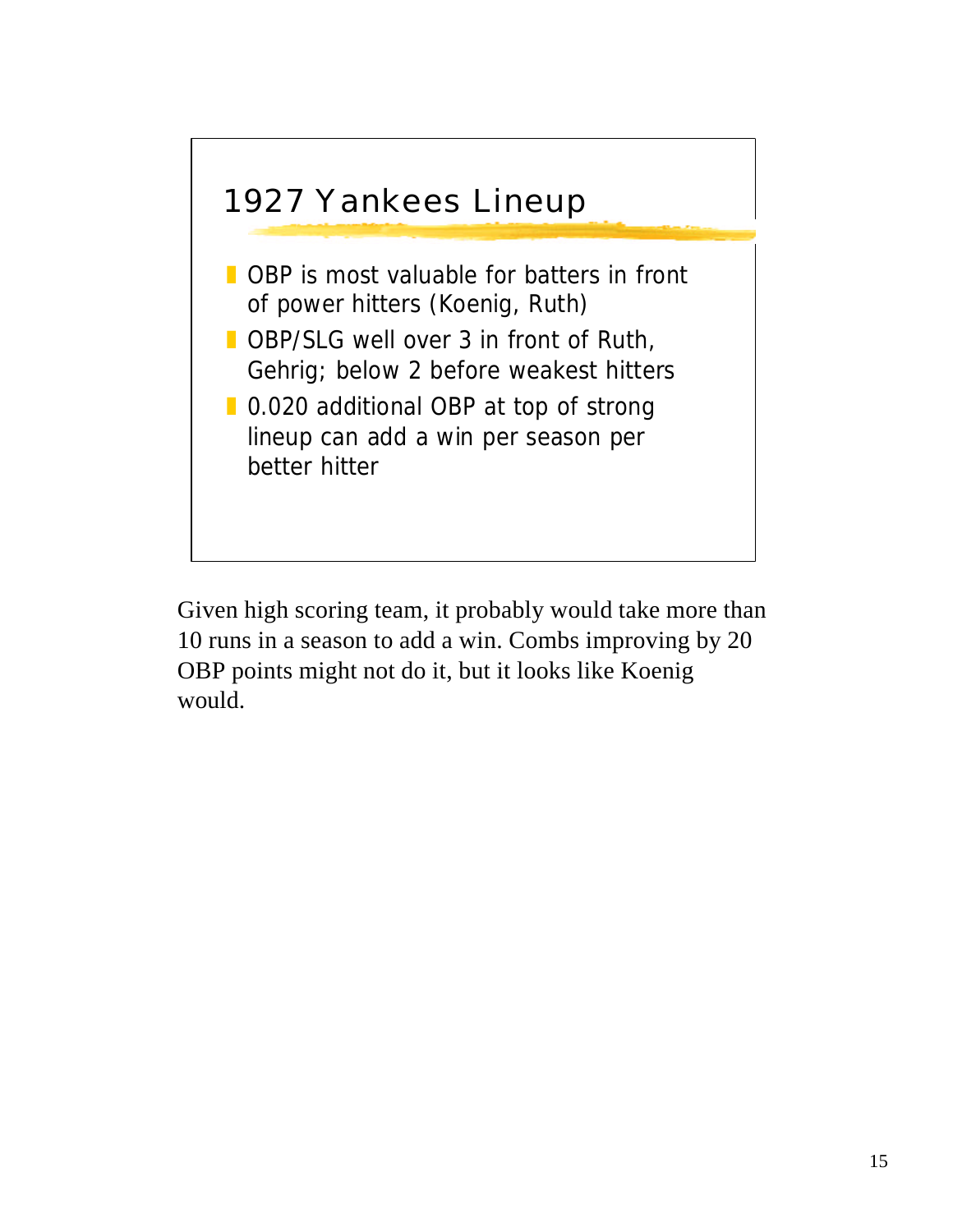

We see that the marginal values vary quite a bit on the level of scoring (Markov estimates) for a particular season or a particular team. In a lineup, the values can vary quite a bit due to the strengths of the preceding and following hitters. Insight rather than huge surprises here.

There is a strong relationship (0.92 correlation) between ratio and team runs/game at the MLB level.

Reached 3:1 for one hitter on 2001 A's (only other team analyzed so far).

I will post this talk on my web site (next slide) and hope to write an article based on it for a SABR publication (but no firm promises).